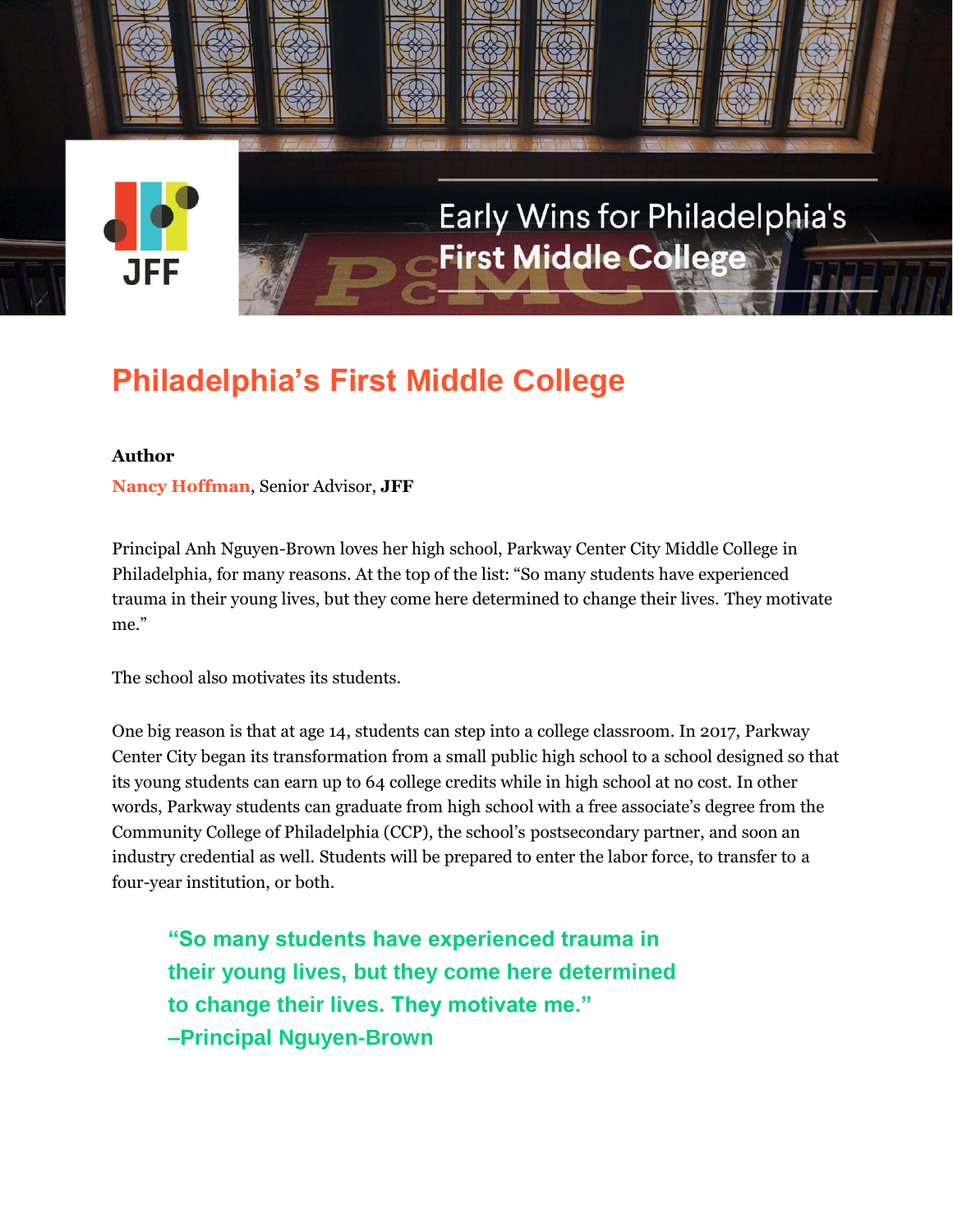

Parkway and CCP launch the 2019 summer bridge program for ninth graders

Begun in 1970 as one of the breakthrough experiments in disrupting high school, Parkway was a school without walls that questioned "every assumption about what constitutes a school, and what constitutes an education," according to Charles Silberman in *Crisis in the Classroom*. <sup>1</sup> The original idea behind Parkway was that students should choose their own courses of study, and then use Philadelphia's institutions and businesses as their classrooms. Cooperating businesses included museums, insurance and manufacturing companies, TV stations, newspapers, and the like. But as the years went on, Parkway became a more traditional special admissions school.

Today, Parkway Center City has a new life as it reinvents and modernizes ideas that inspired the school's design almost 50 years ago. The school is Philadelphia's first middle/early college. For students who enrolled before the summer of 2017, college courses were not an option. But in 2017, incoming ninth graders applied for a special admissions program that combined high school and college by replacing some high school requirements with similar, more challenging college courses. The school is adding a new grade every year and will reach full capacity of about 600 students beginning in August of 2020.

### **"I have a two-year head start on college; I am pursuing a career earlier." –Parkway Student**

Student engagement is high; the 14- and 15-year-old students are excited to talk about what they are reading and learning as a regular topic of conversation with their peers. In regard to college classes, one young math lover said, "I have a two-year head start on college; I am pursuing a career earlier. My mom stopped at elementary school in China; she hardly speaks English, and me, I'm taking two math classes now so I can jump ahead."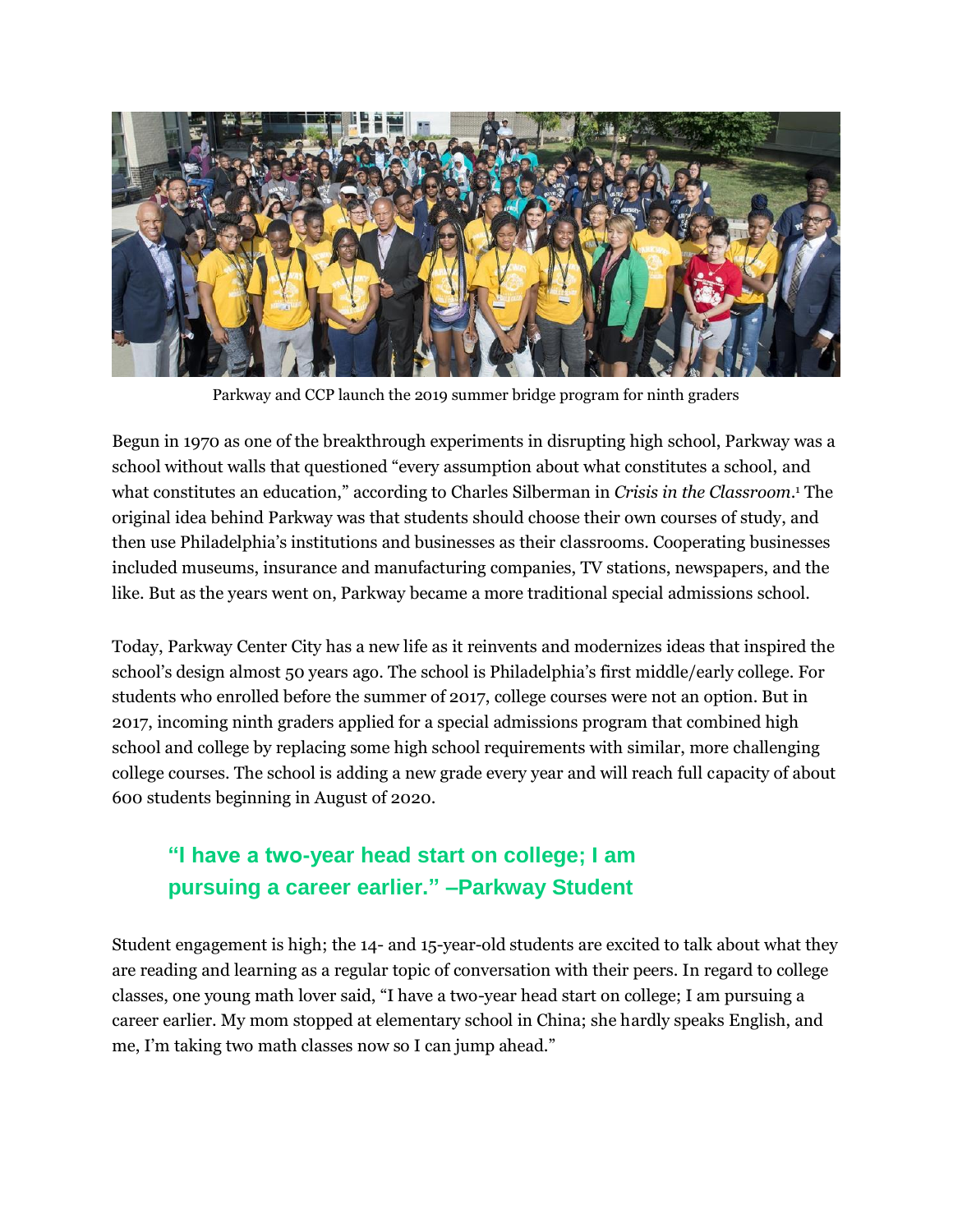### **Benefits of Early College**

The first middle college opened in 1974 at LaGuardia Community College in Queens, New York. Its defining characteristics were that it offered a five-year path to graduation and it was located on a community college campus, enabling students who chose to take college courses. The target student was considered at risk of dropping out.

In the early 2000s, major philanthropic investment from several national foundations supported the rollout of a similar model called "early college," the term that is used most widely today. In that model, high school college partnerships were designed so that students could attain a full associate's degree. JFF (also known as Jobs for the Future), a national nonprofit that drives change in the American workforce and education systems, led the initiative and supported the launch of 280 early colleges over nearly a decade.

One of the most successful school innovations of the past 20 years, early college is designed so that students can earn an associate's degree (or up to two years of transferable college credit)—for free—by the time they finish high school. Moreover, the vast majority of participants are first-generation, collegegoing students of color from low-income backgrounds, the young people our education systems have long struggled to serve effectively.

#### **Student Voices**

**Why did you choose Parkway?**

**Ninth grader:** "My mom found out about it. She went to CCP and it was cool."

**Ninth grader:** "What drew me to Parkway for high school was the college courses. I like that I will be able to graduate with both a high school diploma and associate's degree. I want to be a nurse when I grow up, so I'm hoping I will be able to take a nursing class."

**Tenth grader:** "I'm talented, I'm theatrical and outspoken. I got into CAPA [Philadelphia's High School for the Creative and Performing Arts] and Parkway, but I asked lots of people and, since I want to be a lawyer, they said come here."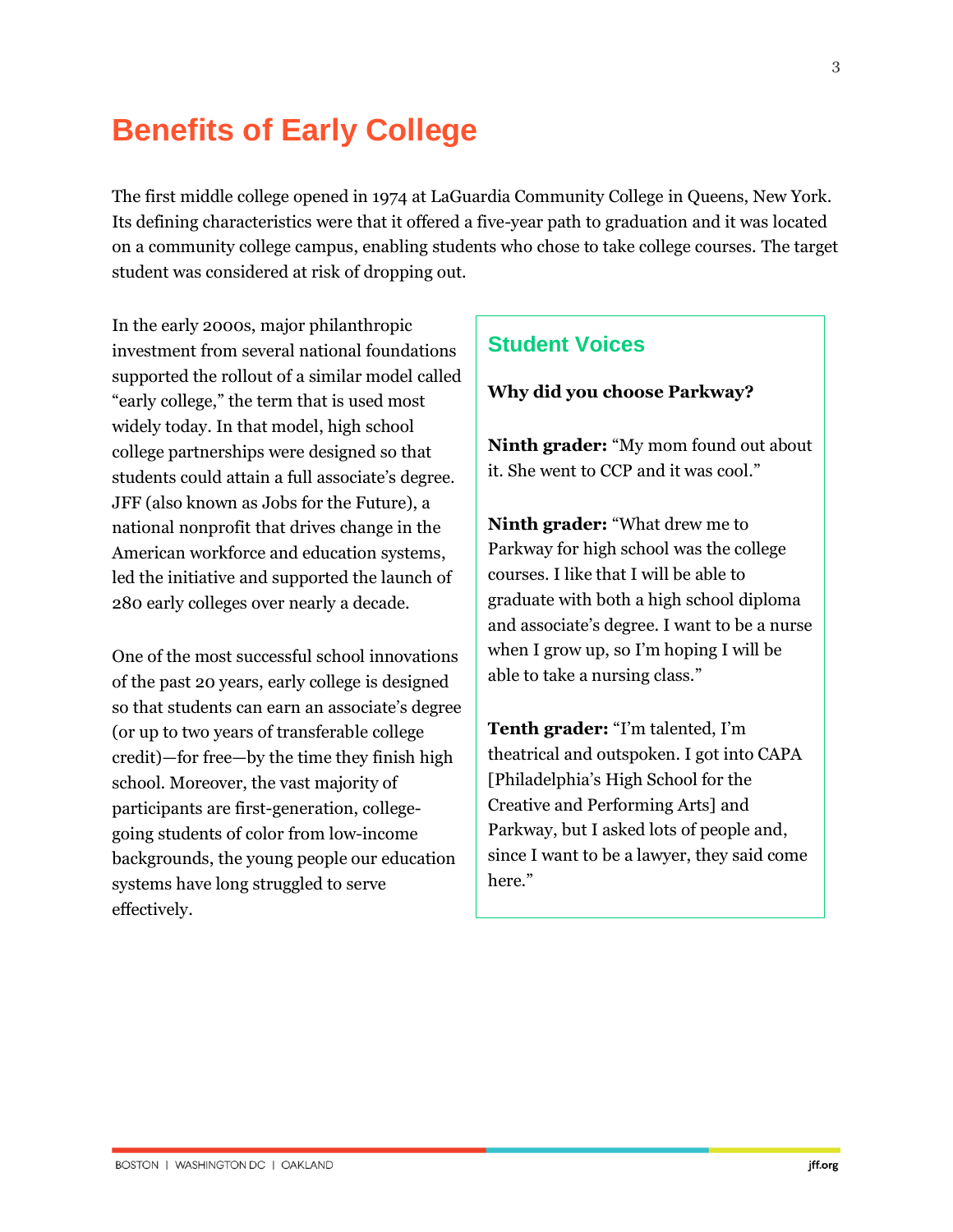On key measures of student success, early college graduates consistently outperform their peers who did not attend early college, so Parkway Center City families should have confidence their children will do well.<sup>2</sup> Among the impressive findings across a variety of studies, early college graduates:

- Graduate high school at higher rates
- Complete both associate's degrees and bachelor's degrees at significantly higher rates<sup>3</sup>
- Are more likely to be employed full time 10 years after entering high school<sup>4</sup>
- Graduate college with minimum debt because the first two years are free

Over the years, JFF and its partners have tested creative adaptations of early college to expand their impact.<sup>5</sup> The most notable expansion, JFF's Pathways to Prosperity Network, uses a grades 9 through 14 model to build routes to high-skill, well-paying careers in fast-growing fields such as advanced manufacturing, financial services, information technology, and health care.<sup>6</sup> A member of JFF's Pathways to Prosperity Network, Parkway Center City Middle College anticipates adding career pathways in health care, business and entrepreneurship, and engineering and technology following the pathways model. Students will have a variety of experiences in the corporate world from job shadows, to short-term, business-oriented projects, to internships.

### **Student Voices**

#### **What was exciting to read this year?**

**Tenth grader:** "I love to write and I had to write 10-page papers for my college class. My favorite book was *The Odyssey*—the relationship between Achilles and Patroclus."

**Ninth grader:** "I had Latin American Cultures and Civilizations in [the] summer bridge [program]—before ninth grade even started. It was hard. The professor lectured, but I learned some really interesting things, like about the Yanomami and how they hunt. It's not what I thought about a tribe. And also *The Odyssey*. You had to write your own version."

**Tenth grader:** "I'm a math person, but we read so many interesting things this year— *Macbeth*, *1984*."

**A different tenth grader, jumping in:** "You could be a thought criminal. . . .You get tortured for your own thoughts. . . . They played mind games in *1984*."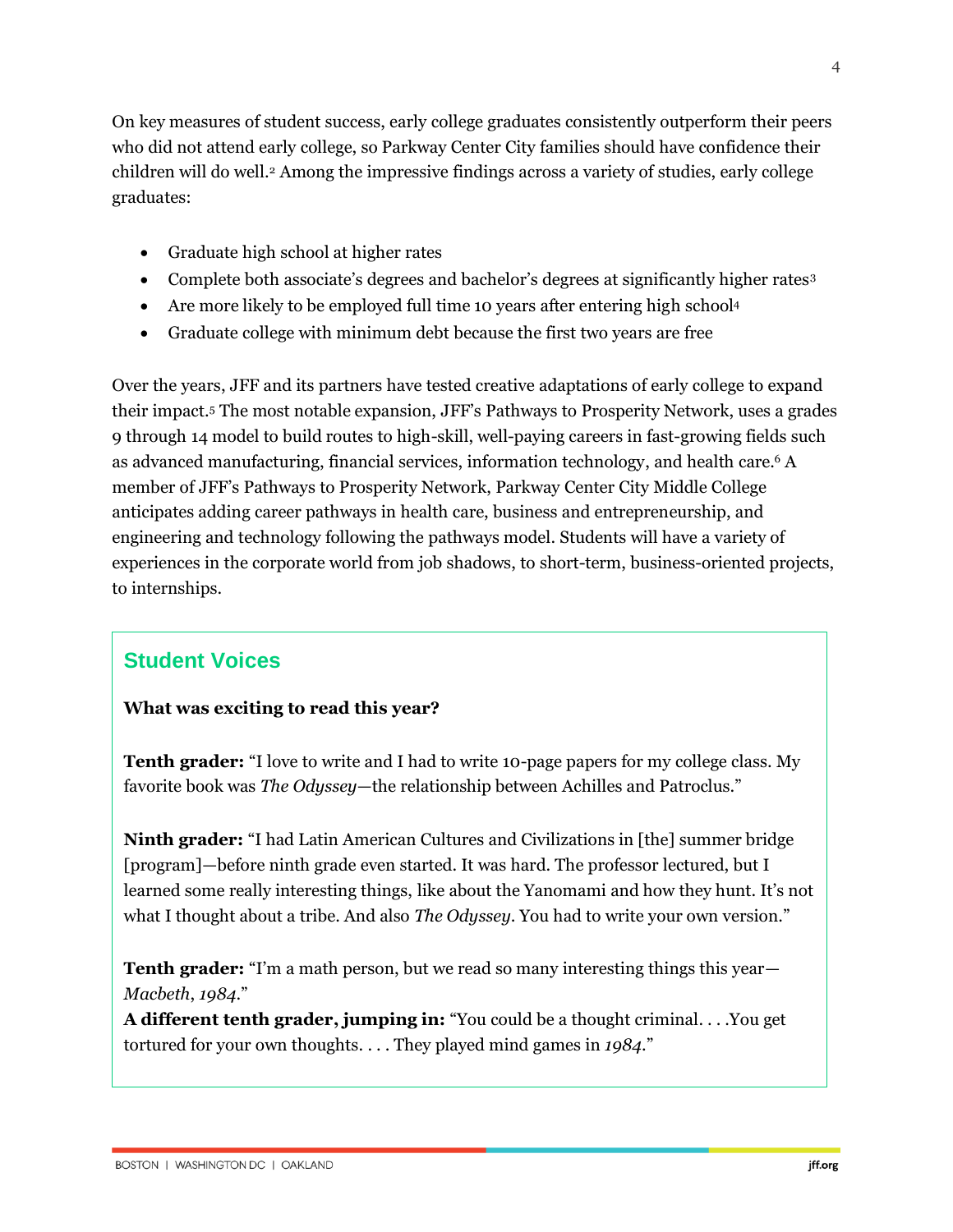## **The Parkway Design**

Parkway students come from all over the city, and if the number of applications is an indicator of family interest in the model, the demand for this new model of schooling is high. And this is not an open admissions school. Admissions requirements include writing an essay at Parkway, As and Bs in middle school, with an exception for students who have been in the United States for less than three years. Attendance, behavior, and motivation also factor into admission decisions. Parkway received over 2,300 applications for 150 spots. At capacity, Parkway will enroll around 600 students, a perfect size for an early college—big enough to offer a variety of classes, but not so big as to be impersonal.

Upon accepting admission, ninth-grade Parkway students commit to a five-week summer bridge program and orientation, which includes a plethora of academic and social supports; exposure and awareness to college education; academic workshops tailored to the development of problem solving, effective communication, critical thinking skills, and technological etiquette; as well as their first college courses. Incoming ninth graders take summer classes at both Parkway and CCP. Before school even officially opens each fall, incoming students have earned three college credits.

A ninth-grade student described their summer bridge experience:

#### **Summer Course Outcomes**

In the summer of 2018, 148 students participated in the following courses at CCP, with 97 percent earning a grade of C or above:

- Survey of Justice
- Women in History
- History of American Diversity
- Global History
- Religion in American History
- Introduction to Latin American Cultures and Civilizations

I loved the summer bridge program. The professor I had took us to court. We actually got to sit in on trials. It was a lot of fun and that experience actually made me want to learn more about law enforcement. The program really prepared me for not only this school year, but what is to come when I have to take my classes at CCP.

During the school year, students commit to a rigorous academic program organized to accommodate their college classes. In ninth and 10th grades, students take a combination of high school and college courses during the school day. The first cohort of Parkway 11th and 12th graders will take their full complement of college courses at CCP in the fall semester of 2019.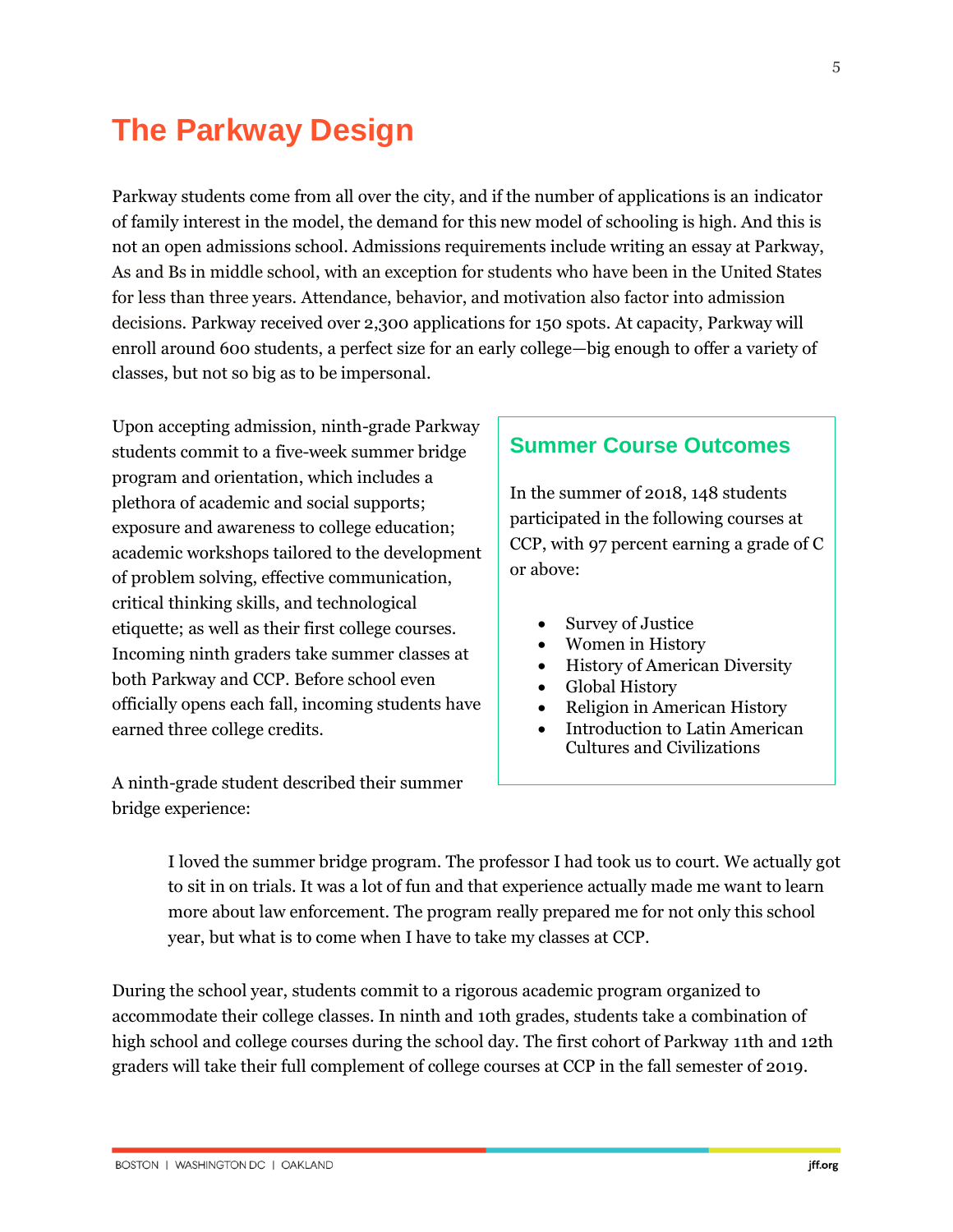Students will still have the critical support of their high school teachers and counselors and be under the watchful eyes of the CCP middle college team.

One Parkway student reflected:

### **"The overall program itself is challenging because it's a lot of work, but the school does a great job of giving us that extra support when we need it."**

With this intensive immersion in CCP, students will be able to graduate from high school in four years with up to 64 college credits—a full associate's degree. While it is too early to declare success, the current ninth and 10th graders are on track to reach the central goal for all Parkway Center City Middle College students: **to earn at least one year of transferable college credit before they graduate from high school**.



Ninth-grade students at the inaugural 2017 summer bridge program launch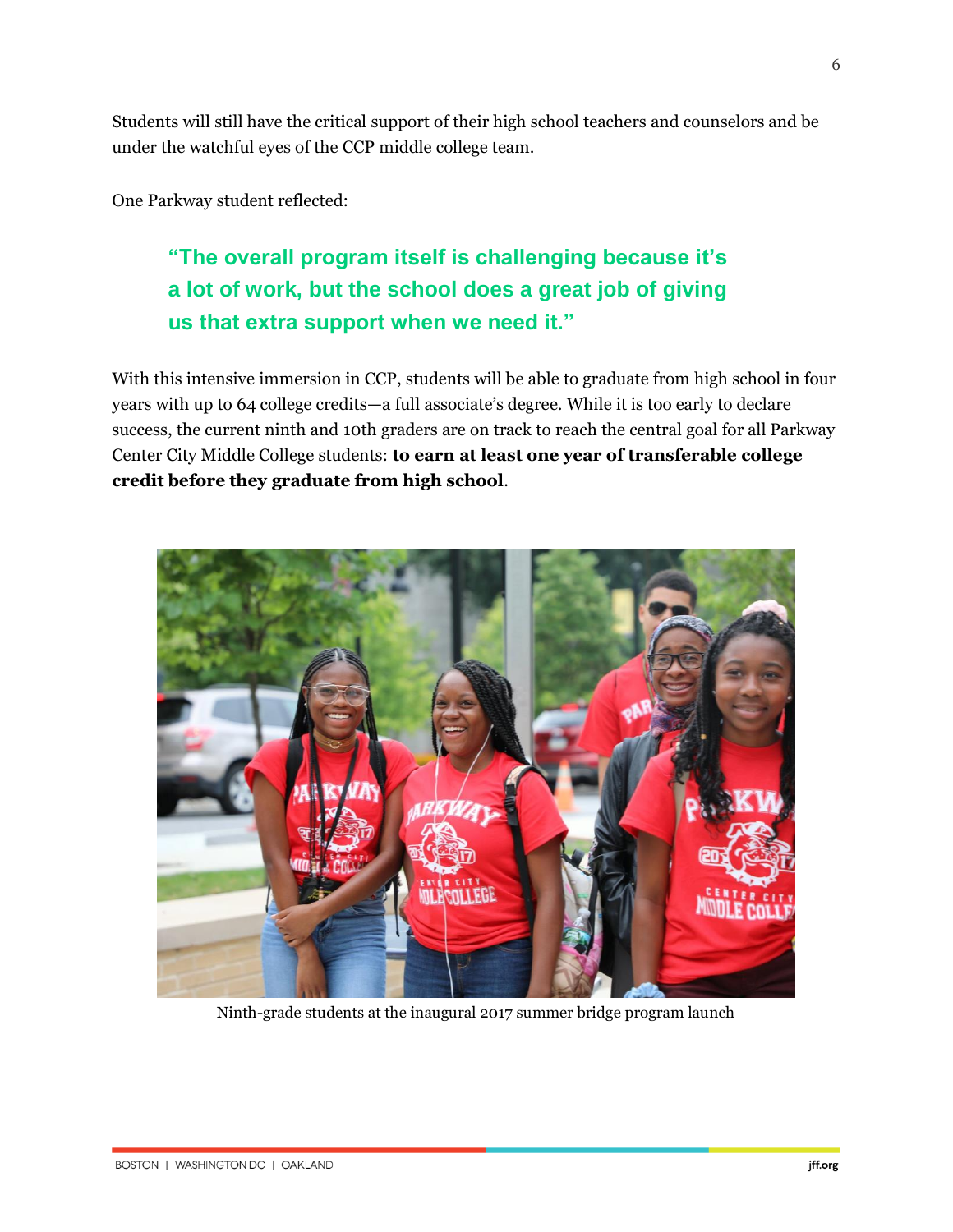## **Addressing Challenges**

Principal Nguyen-Brown is still learning about her students, what supports they need, what they know about the worlds of college and career, and how to manage the transition from the oftenundemanding curriculum of middle school to an accelerated, highly demanding high school/college program. Fortunately, she has decades of experience with early college design experimentation, innovation, and readjustment to draw on.

#### **Getting Students on Track**

One challenge that all middle/early colleges face is getting students on track for college courses in ninth grade, since students are still adolescents. Parkway's required summer bridge program scaffolds students into ninth grade as well as into college culture and expectations.

Nonetheless, one observation from Principal Nguyen-Brown is confirmed by early college experience: "The first quarter they're getting low grades; they're not used to a college schedule meaning classes are either Monday, Wednesday, and Friday, or Tuesday and Thursday. We insist on quality credits, so C or above, and by the second quarter they've got the hang of it and are doing much better, some brilliantly."

Standards and expectations at Parkway are high; ninth graders take a diagnostic form of the ACCUPLACER, a test generally administered to students entering community college to test readiness for college-level math and English, with 79 percent qualifying for one or both collegelevel classes.

#### **Partnering with Postsecondary**

Another common challenge for early colleges is forming a sustained partnership with a postsecondary partner. This challenge is complex as it includes financing college credits, aligning curriculum across different systems, scheduling, transportation, books, and transcripting a blended program. It also requires that postsecondary leaders take initiative to overcome faculty skepticism about having high school students in their classes. Early college leaders have heard this worry from faculty for many years.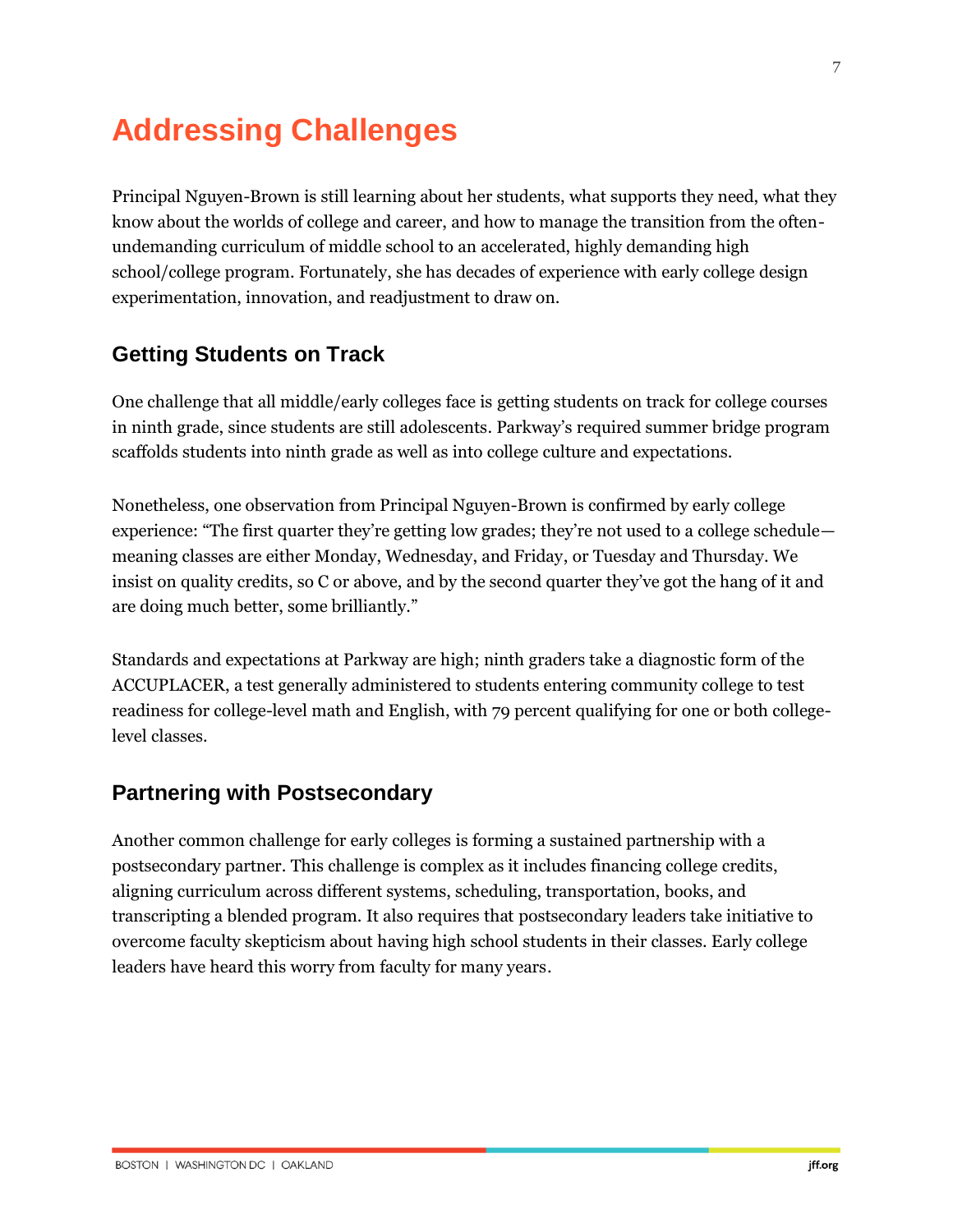

Parkway students participating in a humanities course at CCP in 2019

The CCP experience fits the national norm—that skepticism soon turns to admiration. As Xavier Brown, the coordinator of dual enrollment and middle college programs at CCP observed:

**Our Parkway Center City Middle College scholars are an incredible, dynamic, diverse group of the brightest young minds in the city of Philadelphia. They are invested, inquisitive, hardworking, and outperform many traditional college students. Faculty here at the college have grown to love our eager, well-prepared, and motivated middle college scholars as well.**

CCP views partnering with the Philadelphia schools as aligned with its mission; indeed, CCP's goal is to encourage a larger group of Philadelphia high school graduates to enroll. Even if a student wants to transfer and complete a bachelor's degree, this is a wise option both financially and academically. CCP's class sizes are small—no huge lecture halls—and students have access to tutoring, advising, and the like. Over a number of years, CCP has accommodated dual enrollment students from several Philadelphia high schools, but with Parkway they substantially stepped up their commitment.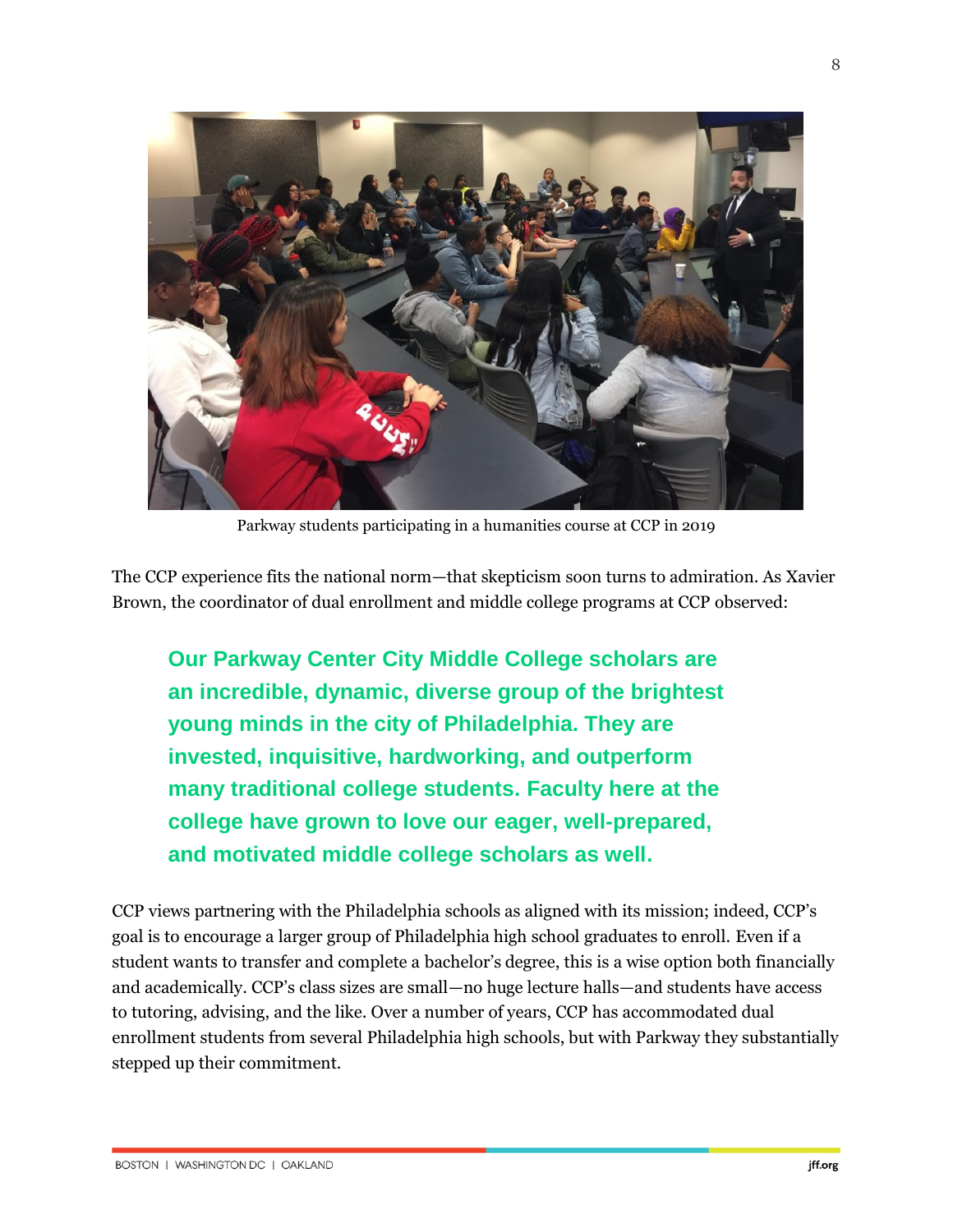#### **Supports for Parkway Students at CCP**

#### **Summer Bridge at CCP**

- Team-building activities
- Workshops on:
	- o Critical thinking
	- o Effective communication
	- o Problem solving
	- o Technology
	- o How to dissect and navigate a syllabus
	- o How to utilize a planner

#### **Additional Supports**

- Monitoring of all Parkway students at CCP, including weekly reports of student progress in each course and feedback for each assignment
- Academic planning and coaching for each high school student at CCP
- Chaperoning students to and from CCP
- Scheduling meetings for high school and college staff to share best practices

The contract between CCP and Parkway required that there be a full-time liaison to work between the institutions—early college leaders have learned that it's almost impossible to run a top-notch program without a dedicated staff person. CCP provides supports and troubleshooting and is involved in all aspects of the Parkway design. The college dreams of building an early college on campus. David Thomas, associate vice president for strategic initiatives and dean for access and community engagement at CCP, and lead advocate for Parkway, said:

**We at the college see ourselves as more than a partner in this. Parkway students are CCP students. From day one, we co-designed every aspect of the middle college with the district—including the school leader, teachers, and school staff. We share in the successes as well as the challenges, and work together to make this model work for the students and families of Philadelphia.**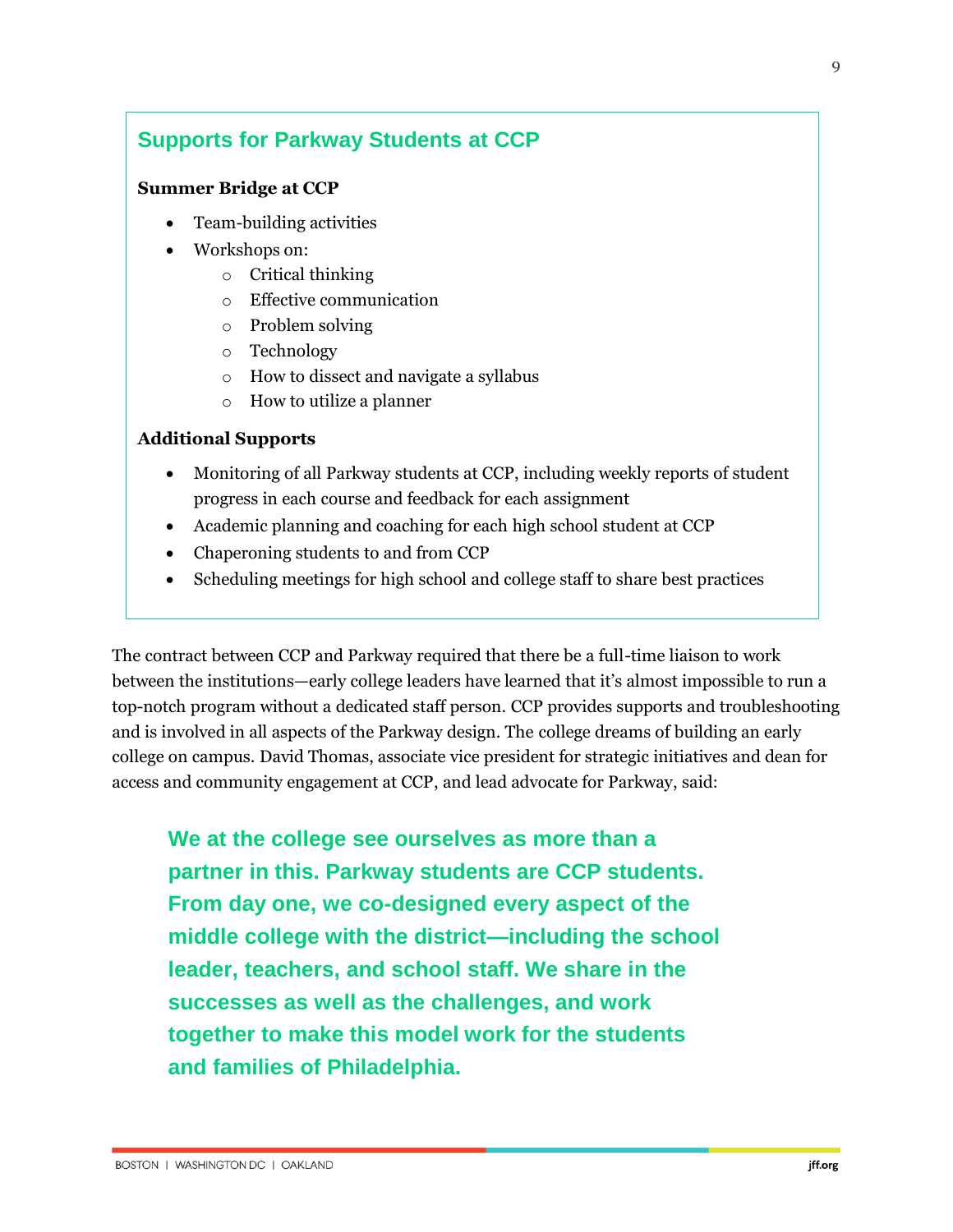The high school faculty appreciate the depth of this partnership as well. "Parkway teachers meet three times a week to discuss specific students, but to also discuss the program itself," said math department chair Robert Mastrangelo. "There is a ton of support on our end, but we do have other people that help at the college. We communicate with them to see if the kids are doing well or if they need help in trying to figure out how to get the work done on both ends."

#### **Providing Work-Based Learning Opportunities**

A third challenge for middle/early colleges committed to career preparation is providing students with internships and other work-based learning opportunities, as well as the courses and experiences that help them decide on a career interest. The Pathways to Prosperity Network advocates for such experiences for all students, paired with at least 12 college credits prior to graduation. <sup>7</sup> However, it is not easy. It requires concerted time and effort spent cultivating employer partnerships, preparing teachers and students to understand and participate in career-building activities, and ensuring the curriculum is aligned with business needs.

This is the next big step for Parkway as it enters its third year. The school already has strong mentoring participation from both Deloitte and Big Brothers Big Sisters. These and other future partnerships will help ensure that students have high aspirations and understand the opportunities available to them with a college degree and relationships with supportive adults.

## **Conclusion**

Parkway Center City Middle College is the first early college investment of the School District of Philadelphia in partnership with the city's community college. The sheer number of applicants to the school (2,300 applications for 150 spots) is an indication of the eagerness of Philadelphia families to enable young people to get a head start on college.

As Parkway works to build employer partnerships that are as strong as its relationship with the Community College of Philadelphia, the popularity of the model is likely to grow. Leaders in other high schools in the city are expressing interest. If the city of Philadelphia and the school district muster the resources to support additional early colleges—either as standalone schools like Parkway or as programs within already existing high schools—the investment can transform education in the city of Philadelphia.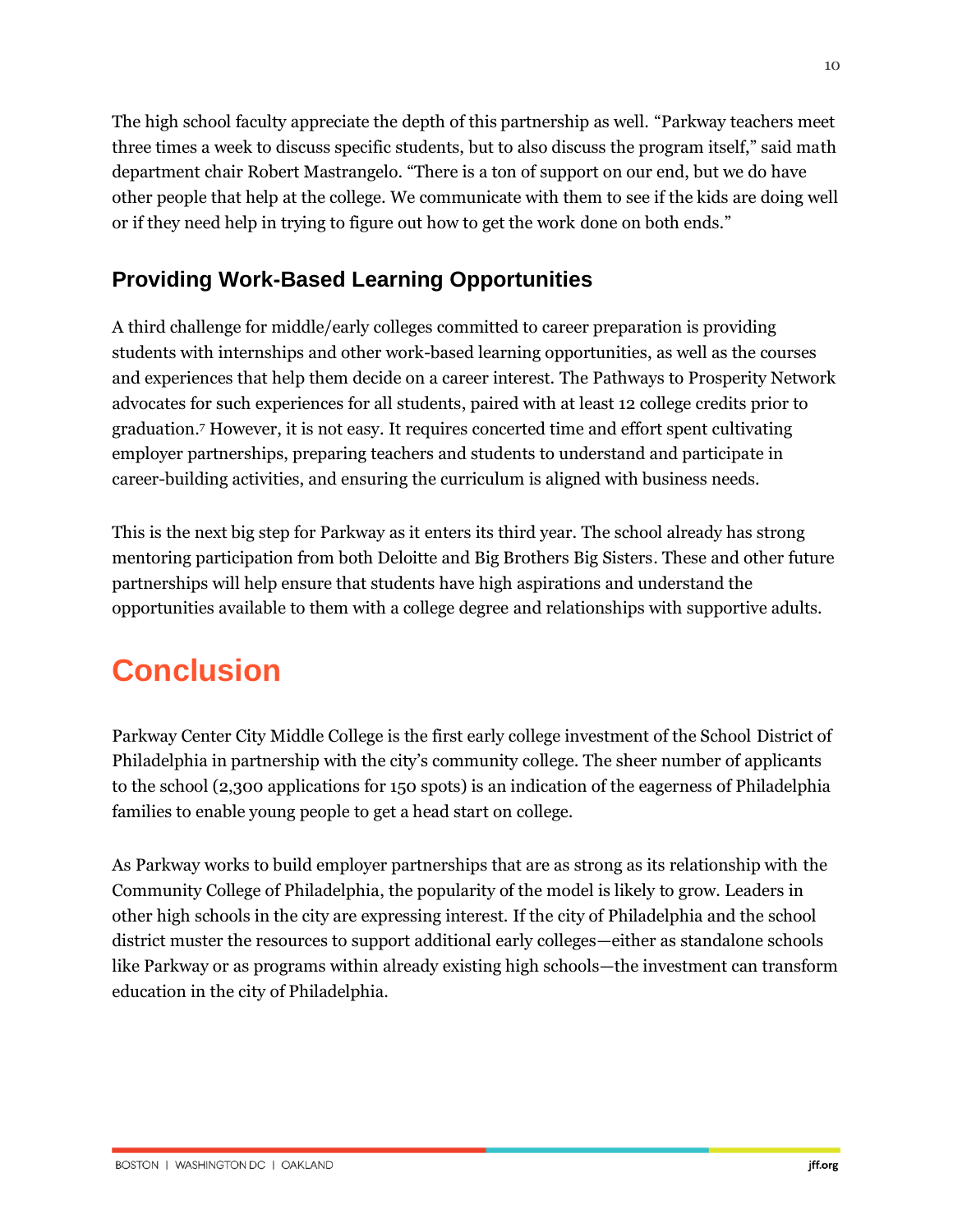#### **About JFF**

JFF is a national nonprofit that drives transformation in the American workforce and education systems. For 35 years, JFF has led the way in designing innovative and scalable solutions that create access to economic advancement for all. Join us as we build a future that works. [www.jff.org](http://www.jff.org/)

### **About Parkway Center City Middle College**

Parkway Center City Middle College is the first high school within Pennsylvania to offer scholars the opportunity to complete high school with both a high school diploma and an associate degree. The school provides a secure and enriching teaching and learning environment at both Parkway and Community College of Philadelphia with positive behavioral expectations on both campuses nurtured by activities designed to develop strong relationships between scholars and staff. https://parkwaycc.philasd.org